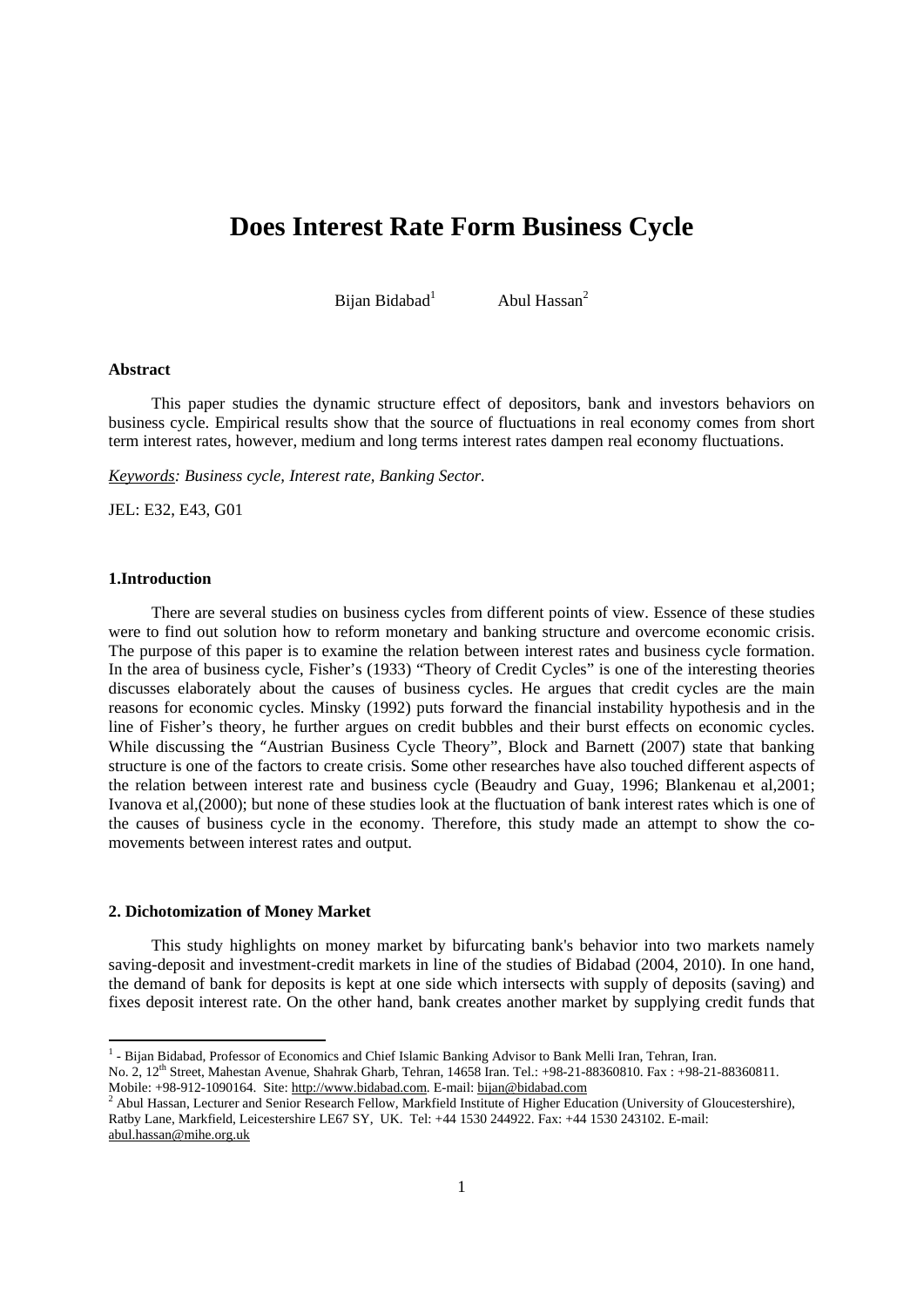intersects demand for credit and creates loan interest rate. In view of this, bank stands between two markets of supply and demand of funds in money market.

 In case the consumption increases, the supply of bank deposits will fall. As a result, there will be an increase in the deposit interest rate. The increase in deposit interest rate cannot instantly increase credit lending interest rate because credit contracts have been fixed for a period of time and bank has to wait for contract maturity to increase the rate. Therefore, bank will face loss during this period and thereafter it will be compensated by increasing loan interest rate by a time lag. This lag, from economic point of view creates a special dynamic relationship between supply and demand for money. In the following lines, mathematically shown that because of this lag, the relationship between these two variables (supply and demand for money) is a second order difference equation. Second order difference equations have ability to create the cycles. In other words, fluctuation of real economy is induced by fluctuations in money market. The most important effect of elimination of interest rate (Islamic banking) is to bridge between investment and saving. This analysis is shown in the following graph:



Where:

| $\mathcal{S}^S$ | Fund supply by depositors |
|-----------------|---------------------------|
| $D^L$           | Loan fund demand          |

- $D^B$  **Bank demand for funds**
- $r<sup>S</sup>$  Saving interest rate
- $r<sup>L</sup>$  Loan interest rate
- $m^s$  **Amount of saving**
- $m^B$  **Amount of loans**
- *R* Bank's revenue

Bank's revenue at the time t is equal to:

$$
R_t = m_t^B r_t^L - m_t^S r_t^S
$$

At equilibrium we have:

(1)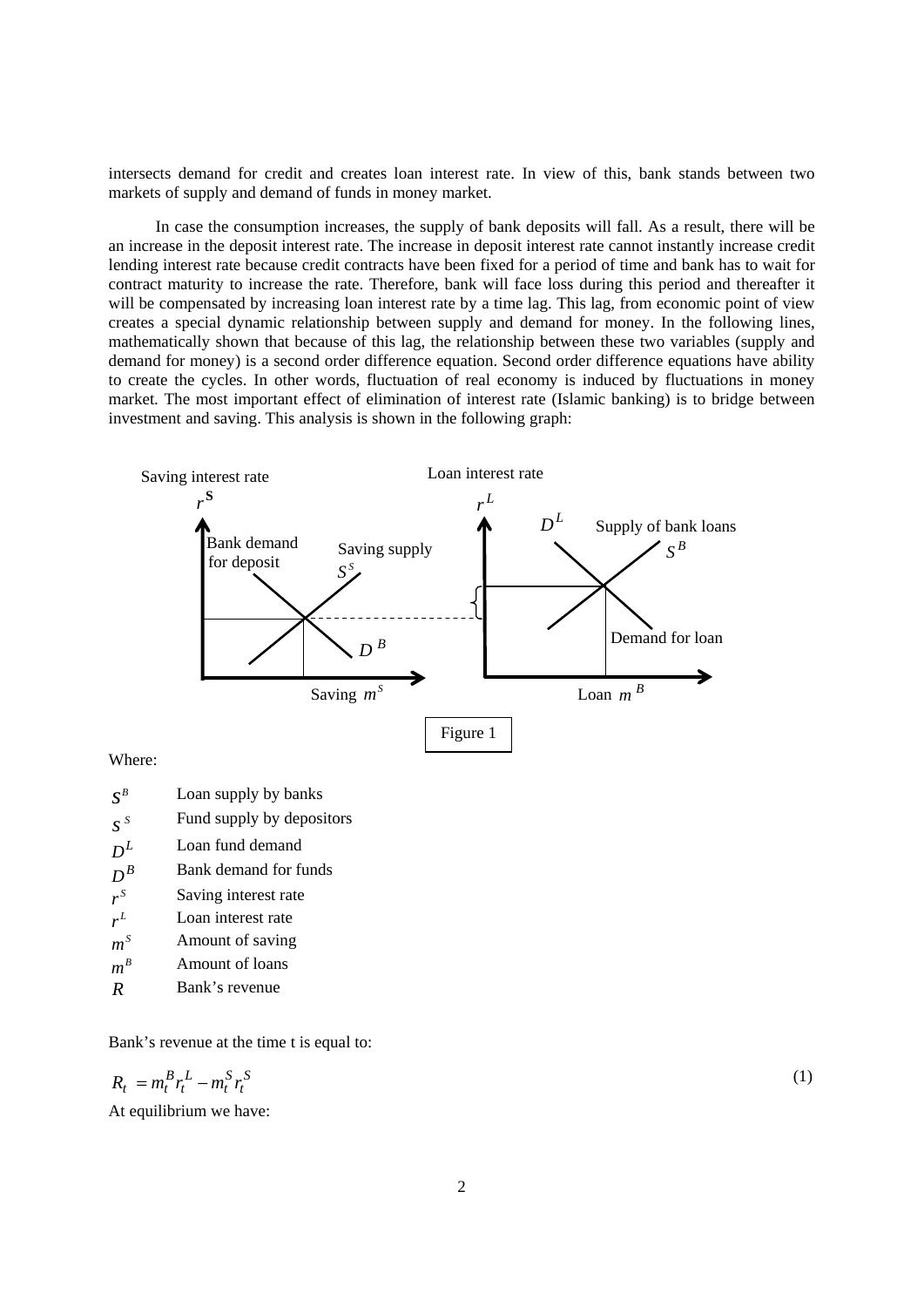$$
m_t^B = D_t^L = S_t^B \tag{2}
$$

$$
m_t^S = D_t^B = S_t^S
$$
 (3)

In case the demand for loans decreases,  $D_t^L$  moves from left side to  $D_{t+1}^L$ . In the new equilibrium, if bank's revenue turns negative, we will get following equations:

$$
r_{t+1}^L < r_t^L \tag{4}
$$

Or:

$$
R_{t+1} = m_{t+1}^B r_{t+1}^L - m_t^S r_t^S < \infty
$$
\n<sup>(5)</sup>

Therefore, in respect of time-based loan contract, bank has to compensate losses during the period t+1from other sources until the next period when  $D^B$  curve moves to the left hand side. It is shown below:

$$
r_{t+2}^S > r_{t+1}^L \tag{6}
$$

By generalizing this hypothesis, we clearly see that whenever shocks occur in deposit supply or demand for banks' loans, because of time-based contracts, these shocks will be transferred to other market in the next period. This fluctuations will effect from one market to another market and finally extend to other markets in real economy as well.  $t_{t+2} = m_{t+1}^B r_{t+1}^L - m_{t+2}^S r_{t+2}^S > 0$ *t t t*  $R_{t+2} = m_{t+1}^B \ r_{t+1}^L - m_{t+2}^S \ r_{t+2}^S$ 

By considering the sign of three equations of (1), (5) and (7), we can clearly see that the behavior of variable R is alternative in different time periods. The behavior of the above mentioned two markets may be similar with the Cob-Web model which creates different fluctuation according to the gradient of different parts of supply and demand schedules. The interest rates in the two markets are:

$$
r_t^S = r^S(m_t^S) \tag{8}
$$

According to the above assumptions, if we adjust the relationship of the two markets with one time-lag, we will have:  $r_t^L = r^L(m_t^B)$ 

$$
m_{t+1}^{S} = f(m_t^{B})
$$
 (10)

By replacing  $(8)$  and  $(9)$  in  $(10)$ , we have:

*S*

*L*

$$
r_t^S = r^S(f(m_{t-1}^B)) = r^S(f(r^{L^1}(r_{t-1}^L)))
$$
\n(11)

In other words, the interest rate in the deposit market is a function of interest rate in loan market in the previous period. The adjustment takes place when the return movement occurs in the next period which means that the interest rate of loan market is itself a function of interest rate of deposit market in the previous period, or:

$$
m_{t+1}^B = g(m_t^S) \tag{12}
$$

By replacing (10) in (12), we will have:

$$
m_{t+1}^B = g(f(m_{t-1}^B))
$$
\n(13)

This is a second order difference equation which is characterized to fluctuate easily in time, (Baumol,1958; Baumol and Turvey,1951). This is also true in the case of the interest rates. By replacing (12) in (10), we have: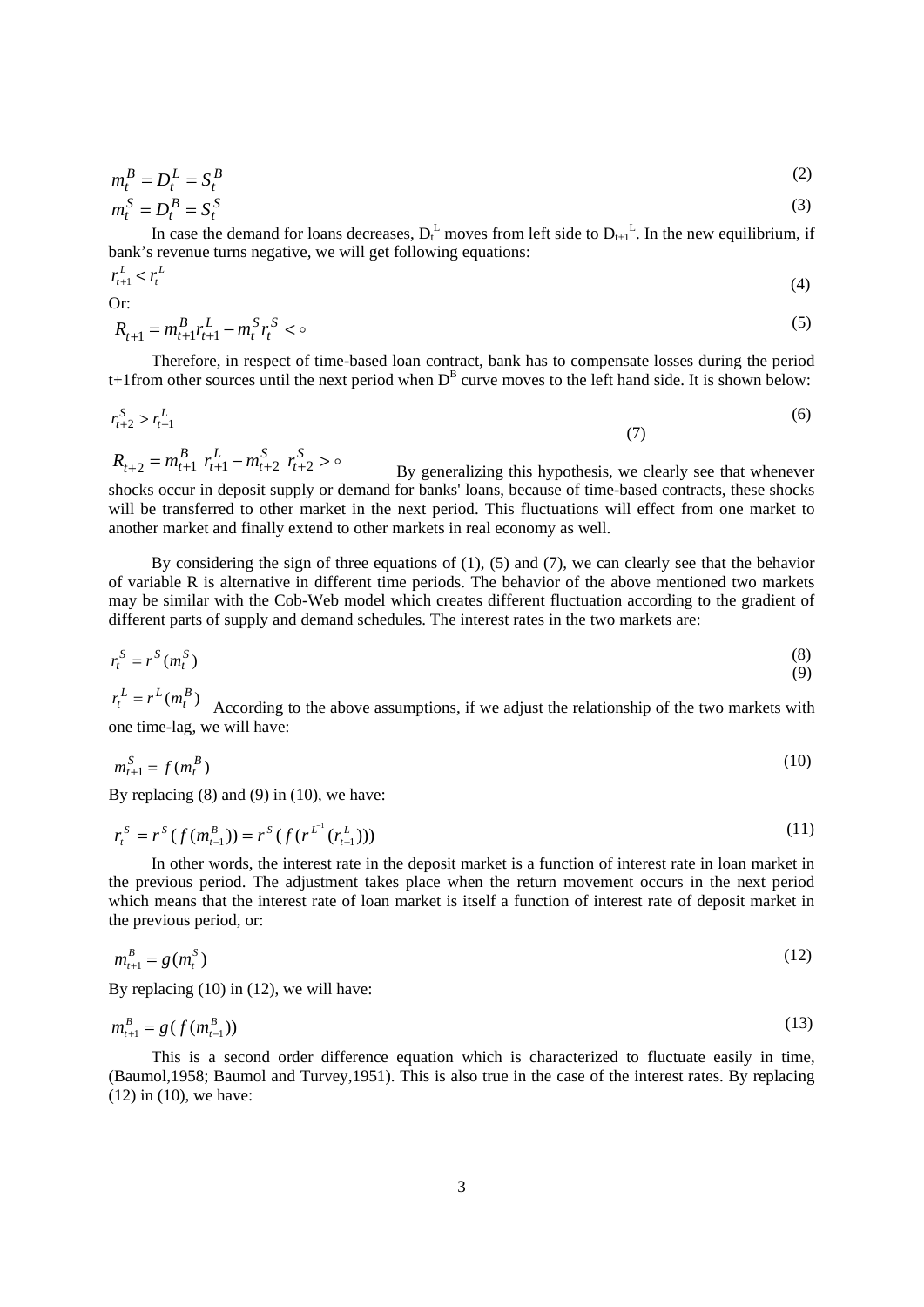$$
m_{t+1}^S = f(g(m_{t-1}^S))
$$
\n(14)

This equation similar to (13) may be considered completely oscillatory. By replacing (12) in (9), we will have:

## $(15)$

$$
r_t^L = r^L(g(m_{t-1}^S)) = r^L(g(r^{S-1}(r_{t-1}^L)))
$$
 Since equations (15) and (11) are function of m<sub>t-1</sub><sup>S</sup> and  
the sum of m<sub>t-1</sub><sup>S</sup> and  
these two variables may be considered completely

red completely oscillatory according to (14) and (13). Hence, both loans and deposits markets may fluctuate due to interest rates and amount of deposits and loans fluctuations. Considering the equilibrium at macro level and its relationship with interest rate fluctuations induced by the banking behavior, we can go through the following national accounting relationship equations:

$$
gdp = con + inv + gov + ex - imgde = con + sav + tax + tr
$$
 (16)  
gdp = gde

In which:

| $gdp = gde$ | Gross domestic product $=$ Gross domestic expenditure |
|-------------|-------------------------------------------------------|
| con         | Consumption                                           |
| inv         | Investment                                            |
| gov         | Government expenditures                               |
| ex          | <b>Exports</b>                                        |
| im          | Imports                                               |
| sav         | Savings                                               |
| tax         | <b>Tax</b>                                            |
| tr          | Transfer payments to outside                          |

By solving equation (16), macroeconomic equilibrium condition will be as follow:

### (17)

In order to make simplification, we will only consider the two variables of investment and saving as functions of interest rates of saving deposits and loans  $(r^S \text{ and } r^L)$ . The equilibrium condition in the economy at time t will be following:

$$
(\text{inv}_{t}(r_{t}^{L}) - \text{sav}_{t}(r_{t}^{S})) + (\text{gov}_{t} - \text{tax}_{t}) + (\text{ex}_{t} - \text{im}_{t} - \text{tr}_{t}) = 0
$$
\n(18)

By replacing  $r_t^S$  and  $r_t^L$  from equations (15) and (11) in equilibrium condition, we will have:

$$
(\text{inv}_{\tau}\left(r^2(g(r^{5})\left(r_{t-1}^L\right))) - \text{sav}_{\tau}\left(r^5(f(r^{5})\left(r_{t-1}^L\right)))\right) + (\text{gov}_{\tau} - \text{tax}_{\tau}) + (\text{ex}_{\tau} - \text{im}_{\tau} - \text{tr}_{\tau}) = 0 \tag{19}
$$

In case the government has balanced fiscal policy (gov<sub>t</sub> - tax<sub>t</sub>)=0 and trade (ex<sub>t</sub> - im<sub>t</sub> - tr<sub>t</sub>)=0, then the equilibrium (19) is again a second order difference equation which can lead the economy into oscillation.

### **3. Empirical Investigations**

As we shown mathematically, the behavioral difference of the equation in interest rates of the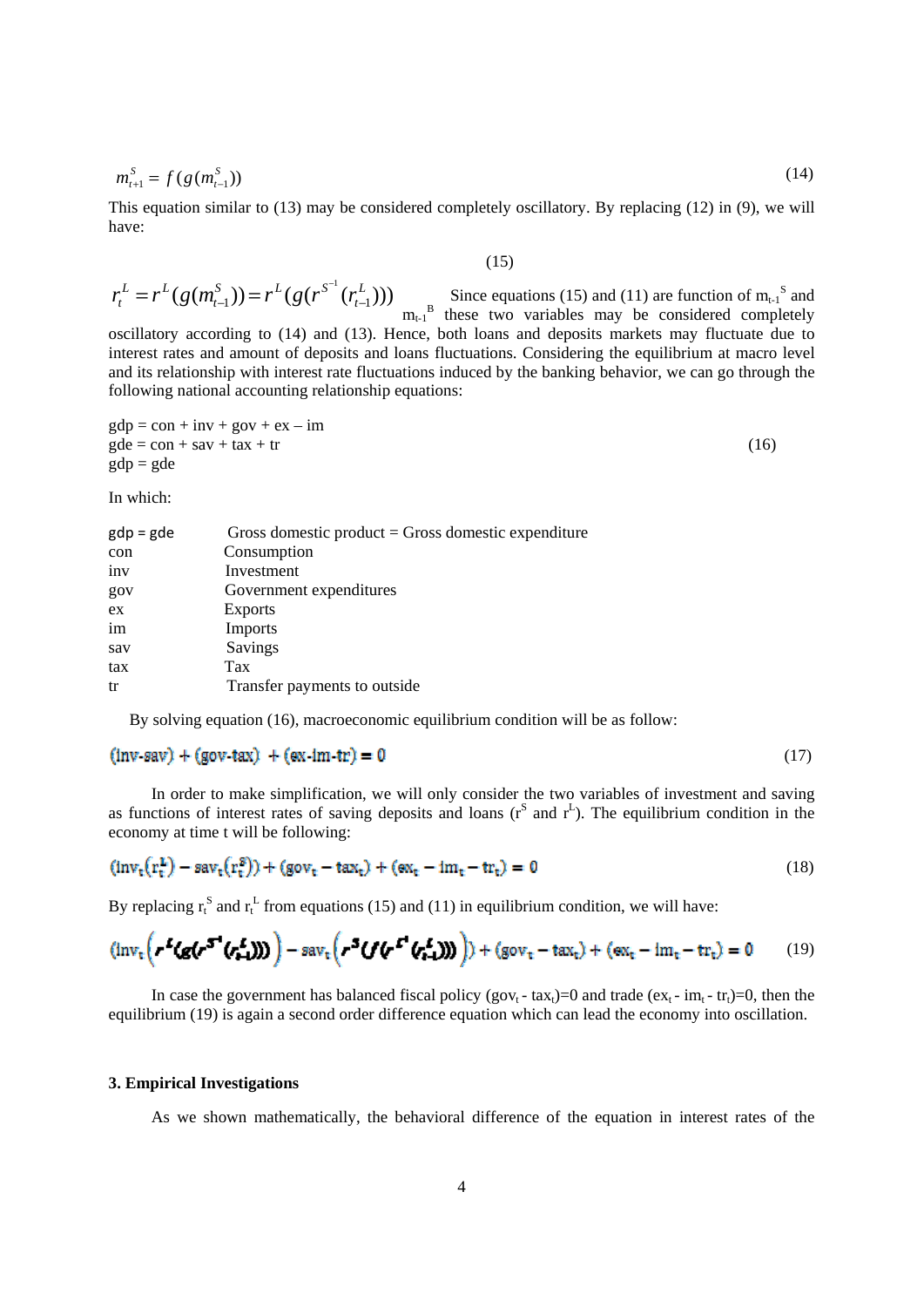deposit and loan sources, create fluctuations in money and capital markets. This phenomena can easily fluctuates the supply and demand in real sector through investment demand and saving supply functions as shown emphatically. Bidabad (1990) argues that if the time behavior of  $y_t$  obeys a second order difference equation, type of roots (being real or complex or double), their absolute values (being larger or smaller than one), are critical for shape of fluctuations.

In order to show the oscillatory natures of the interest rates, we need to conduct empirical test to see whether the equations (11) and (15) are true in nature or not. Using the sample of USA data<sup>3</sup> for the period of 1948-2009, we test weather equations (11) and (15) are oscillatory or not. If it is true, then the oscillation will be transferred to equations (18) and (19) which are the macroeconomic equilibrium condition. Our empirical results show that the source of oscillation is emanated from interest rates to real sector. Ten types of short, medium and long terms interest rates have been selected. We fit a second order linear non-homogenous difference equation to all 10 selected interest rates.

| <b>Dependent Variable</b>           | $Y_t = B_0 + B_1.Yt_{-1} + B_2.Y_{t-2}$ |      |                |           |                |                           |         |                     |  |  |
|-------------------------------------|-----------------------------------------|------|----------------|-----------|----------------|---------------------------|---------|---------------------|--|--|
| $Y_t$                               | <b>Sample</b>                           | obs. | B <sub>0</sub> | $\beta_1$ | $\mathbf{B}_2$ | $\overline{\mathbf{R}^2}$ | roots   | Characteristic      |  |  |
|                                     |                                         |      |                |           |                |                           |         | roots               |  |  |
| <b>Certificates of Deposit Rate</b> | 1967-2009                               | 43   | 1.412          | 1.173     | $-0.405$       | 0.714                     | complex | $0.586 \pm 0.865i$  |  |  |
| (secondary market-3 month)          |                                         |      | (2.124)        | (7.828)   | $(-2.675)$     |                           |         |                     |  |  |
| <b>Commercial Paper Rate</b>        | 1974-2009                               | 36   | 1.092          | 1.208     | $-0.406$       | 0.761                     | complex | $0.603 \pm 0.877i$  |  |  |
|                                     |                                         |      | (1.609)        | (7.807)   | $(-2.564)$     |                           |         |                     |  |  |
| <b>Discount Rate (End of</b>        | 1950-2009                               | 60   | 0.877          | 1.168     | $-0.349$       | 0.774                     | complex | $0.584 \pm 0.830i$  |  |  |
| Period)                             |                                         |      | (2.387)        | (9.376)   | $(-2.786)$     |                           |         |                     |  |  |
| <b>Federal Funds Rate</b>           | 1957-2009                               | 53   | 1.159          | 1.121     | $-0.332$       | 0.721                     | complex | $0.560 \pm 0.803i$  |  |  |
|                                     |                                         |      | (2.241)        | (8.255)   | $(-2.445)$     |                           |         |                     |  |  |
| <b>Lending Rate (Prime Rate)</b>    | 1950-2009                               | 60   | 1.193          | 1.195     | $-0.364$       | 0.799                     | complex | $0.597 \pm 0.849$ i |  |  |
|                                     |                                         |      | (2.553)        | (9.559)   | $(-2.962)$     |                           |         |                     |  |  |
| <b>Treasury Bill Rate(Bond</b>      | 1977-2009                               | 33   | 0.920          | 1.212     | $-0.384$       | 0.768                     | complex | $0.606 \pm 0.866$ i |  |  |
| Equivalent-3 month)                 |                                         |      | (1.412)        | (7.048)   | $(-2.153)$     |                           |         |                     |  |  |
| <b>Mortgage Rate</b>                | 1974-2009                               | 36   | 0.713          | 1.301     | $-0.386$       | 0.874                     | real    | 0.843, 0.458        |  |  |
|                                     |                                         |      | (1.140)        | (7.983)   | $(-2.339)$     |                           |         |                     |  |  |
| <b>Treasury Bill Rate</b>           | 1950-2009                               | 60   | 0.738          | 1.173     | $-0.330$       | 0.792                     | real    | 0.705, 0.469        |  |  |
|                                     |                                         |      | (2.126)        | (9.257)   | $(-2.614)$     |                           |         |                     |  |  |
| Govt. Bond Yield: Long              | 1956-2009                               | 54   | 0.511          | 1.103     | $-0.180$       | 0.880                     | real    | 0.903, 0.200        |  |  |
| Term (10 year)                      |                                         |      | (1.491)        | (7.973)   | $(-1.319)$     |                           |         |                     |  |  |
| <b>Govt. Bond Yield: Medium</b>     | 1950-2009                               | 60   | 0.539          | 1.127     | $-0.222$       | 0.856                     | real    | 0.872, 0.255        |  |  |
| Term (3 year)                       |                                         |      | (1.656)        | (8.668)   | $(-1.718)$     |                           |         |                     |  |  |

Table 1. Estimation results and characteristic roots of ten estimated equations

T-statistics are in parentheses.

Table 1 shows all estimated parameters are statistically significant and proves that a second order linear difference equation exist for all 10 interest rates. All short term interest rates' difference equations have complex characteristic roots; but the characteristic roots of difference equations of medium and long terms interest rates are all real. These results prove that the source of fluctuations in real economy comes from short term interest rates. On the other side, the medium and long term interest rates have real characteristic roots which one of the pair is close to one or less than one. As a result, we can come in the

<sup>&</sup>lt;u>- International Monetary Fund, 2010. International Financial Statistics, 2010. Country Note, USA, http://www.imfstatistics.org</u>